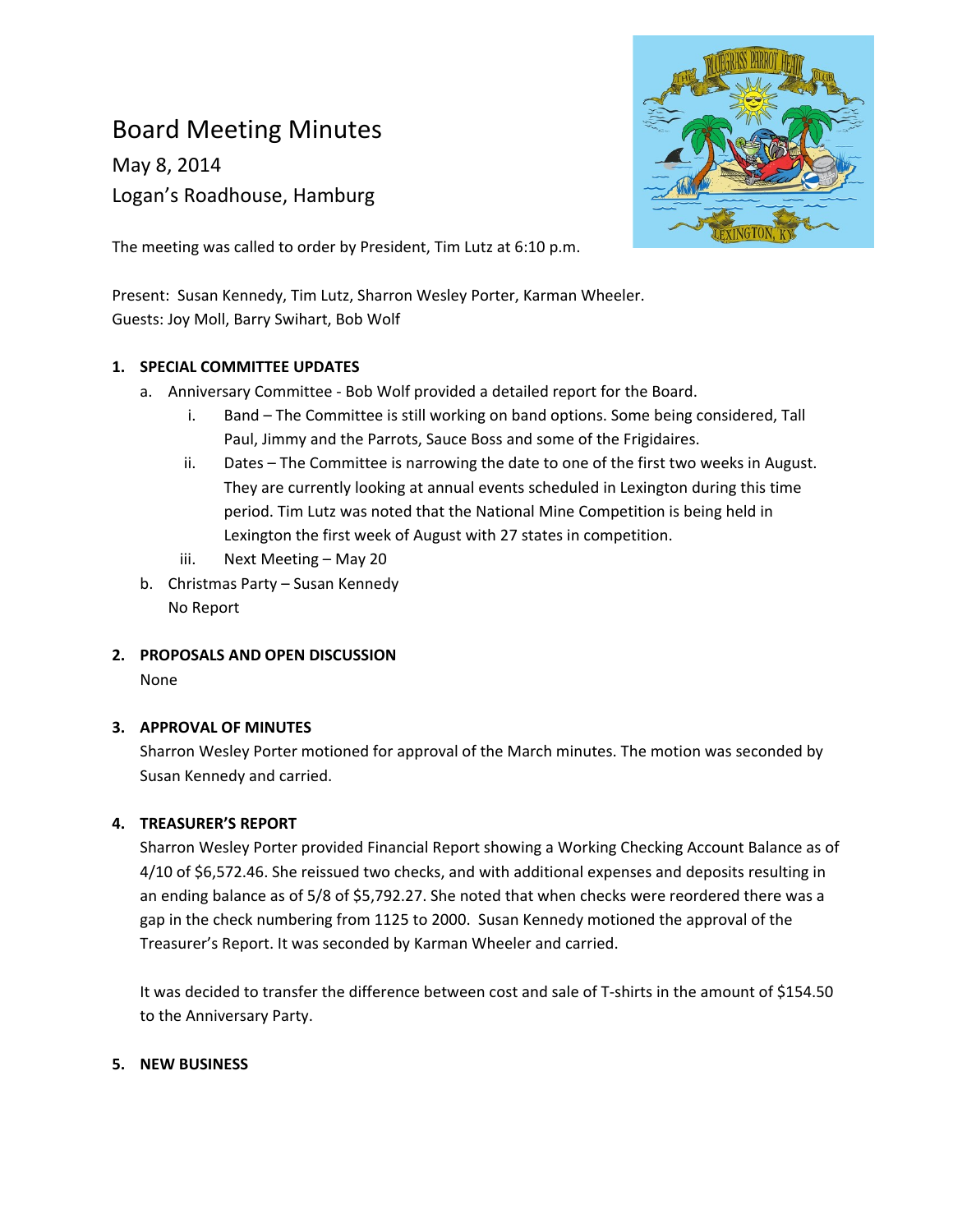- a. Multiple Sclerosis Tim Lutz noted that members just need to go to their website to "Team Bluegrass Parrotheads". As of today only about five people have committed to walk.
- b. June Charity is Relay for Life (just for donations) although it was noted some members are planning on walking in the Relay for Life.
- c. July Charity is Glut 1
- d. Drive‐In Event The drive‐in presentation for Buffett Concert is scheduled for June 19 at the drive in theatre in Mt. Sterling. Tim Lutz will check on the potential of tail gating, allowing us to have a specific section, and about grilling out.
- e. August Charity looking at a golf tournament to support the veterans in Wounded Warrior Month. It would be \$29.00 per person on a Friday afternoon at Old Silo. The charge for sponsoring a hole would be \$100 with the possibility of donations from the Golf Exchange. Another potential golf course, Kearney was mentioned.
- f. Disaster Blasters Update Tim emailed the sponsors and has not heard back from them. He will try contacting them again.

## **6. OLD BUSINESS**

- a. Concert
	- i. Food– Bob Wolf provided a handout showing the total cost for food (including burgers, chicken breast, and hot dogs) of \$281.71. The pizzas for the evening meal will run about \$200. Tim Lutz and Barry Swihart will provide paper plates, silverware, Reynolds wrap, and paper towels. Bob also has paper for table cloths. Tim noted having trash bags. Greg Holt, Bob Wolf, and Barry Swihart will be responsible for grilling.
	- ii. Theme It was suggested that the Club come up with a theme for the tailgating like "Captain Tony".
	- iii. Tents ‐ Barry has a 10 x 20 canopy. Bob has one he will loan us his.
	- iv. Bus Currently have 45 people signed up for the bus with 10 slots remaining.
	- v. Tickets Tim noted that tickets will be ordered all at once. PHIP is waiting on one club before ordering but noted we should have the tickets within the next two weeks.
- b. Legends Game The tickets for 7/24 were purchased at \$4.00 each with the intention of selling them for \$10. The profit will go towards the Glut 1 Charity. The tickets are in the same area as before, Section 212.
- c. Florence Freedom ‐ Although we have decided not to participate, if members are interested, a bus could possibly be organized. The game starts at 5:00 on June 28. Conch Republic is scheduled to perform at 9:30 p.m.
- d. Family Event The Board was reminded of the idea to replace Florence Freedom Event on June 28 at a local park.
- e. July Charity Glut 1
- f. June Happy Hour to be determined.

### **7. MISCELLANEOUS**